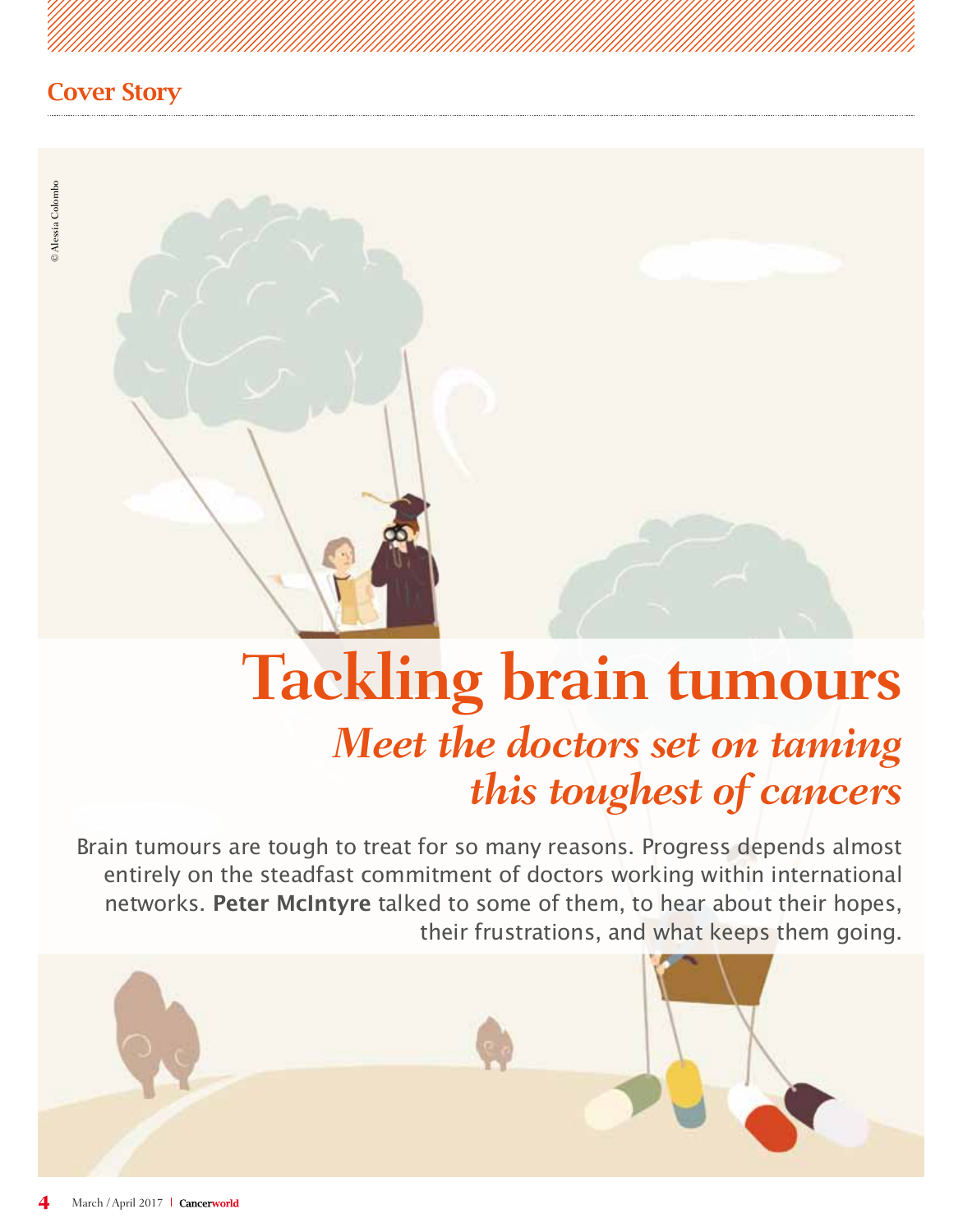**I** t's now 12 years since an editorial<br>in the *New England Journal of*<br>*Medicine* hailed "a new beginning"<br>for shamethermy in huin tumours on **t's** now 12 years since an editorial in the *New England Journal of*  for chemotherapy in brain tumours, on the back of the trial that established temozolomide following radiotherapy as a new standard of care for glioblastoma multiforme – one of the most aggressive of all cancers (*NEJM,* 2005; 352:1036–38).

The optimism seemed justified at the time. Not only did this new cytotoxic increase median survival from 12 to 15 months – more than doubling the two-year survival rate from 11% to 27% – but an accompanying study even identified a biomarker – MGMT methylation – that predicts which patients will do much better than the median and which will do worse.

Yet it was a modest beginning, as the researchers well understood. By the time the five-year follow up report was published, confirming the initial findings, 93% of the patients on that trial had died (*Lancet Oncol* 2009, 10:459–466).

And while that new beginning has been followed by important advances in understanding brain cancers, progress finding new treatments has been frustratingly slow Twelve years on, the standard of care is still radiotherapy plus temozolomide.

Over the past decade a number of promising drugs – monoclonal antibodies and immunotherapies – have failed on clinical trials, either because they cannot cross the blood brain barrier, or because brain tumour cells are so diverse in their genetic and metabolic compositions.

It can be dispiriting work, and yet the networks of specialists that were key to establishing the benefits of temozolomide remain as strong and determined as ever, driven by the continuing urgent need to find solutions for their patients.

#### Fruits of collaboration

Brain tumours are among the most deadly and difficult cancers to treat. While many people live with a low-grade glioma for 10 or 20 years, the majority of aggressive cancers return after surgery, and life expectancy can be measured in months.

As Kathy Oliver, co-founder and chair of the International Brain Tumour Alliance, explains, brain tumours touch all aspects of a patient's life. "Whether it is your cognitive abilities or your physical abilities, every single part of who you are can be affected by a brain tumour, and your quality of life and that of the whole family can suffer enormously."

As well as being hard to treat, brain tumours are also rare, which make them commercially unattractive. Progress continues to rely almost entirely on the unstinting efforts of specialists pooling their efforts in collaborative projects.

The clinical trial that established temozolomide as a standard of care was led from the University of Lausanne, Switzerland, by a young oncologist named Roger Stupp, who, on arriving fresh from qualifying as a haematologist/ oncologist in the US, had found himself assigned to "what other people didn't want to do". It was sponsored by the European Organisation for Research and Treatment of Cancer (EORTC) and the National Cancer Institute of Canada Clinical Trials Group (NCIC), and it involved 85 institutes in Europe and Canada, recruiting 573 patients across 15 countries.

What really strikes home from this and subsequent research is the sheer number of centres collaborating across countries, and the length of time. Dozens of researchers have devoted whole careers to painstaking work and testing, enrolling thousands of patients from dozens of countries to make progress. The origins of a number of trials that are still running today date back before the start of this millennium. Such a long-term collaborative process can only be handled by organisations with international status and a core of clinical excellence.

"Whether it's your cognitive or physical abilities, every single part of who you are can be affected by a brain tumour"

The EORTC and its brain tumour and radiotherapy groups drive research ideas and plan collaboration across Europe. In Canada it is the Canadian Cancer Trials Group and the Canadian Brain Tumour Consortium. In the US many centres are affiliated to the NCI-funded NRG Oncology (formerly Radiation Therapy Oncology Group) or Alliance for Clinical Trials in Oncology, while the Trans-Tasman Radiation Oncology Group (TROG) has more than 1,000 members in Australia and New Zealand.

EORTC Director General Denis Lacombe says that linking independentminded researchers in academic networks with a central organising body can make a real difference to patient care.

"If you look at the plenary session of ASCO, the vast majority of big studies that make a difference are academic studies. Neuro-oncology is an area where few of the drugs that have been tried have made headway. There is a need to work together to exchange ideas and do projects, because we are still in the learning phase of this disease. It is a group effort; a very good example of a large network identifying unmet need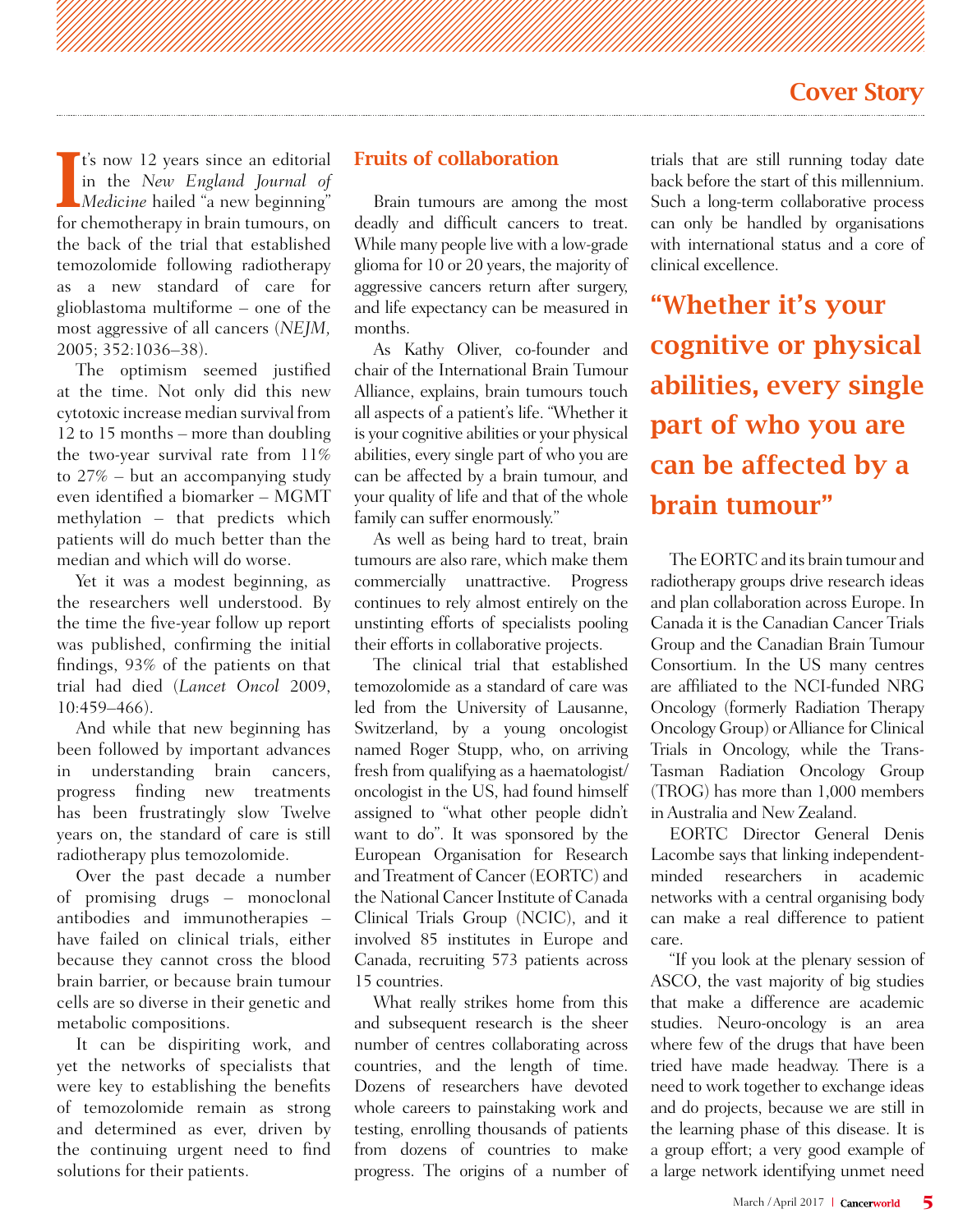

#### **MGMT methylation: the first brain tumour biomarker**

A 2005 study analysing data from the phase III trial of temozolomide in glioblastoma, found that patients whose tumour biopsies tested positive for methylated MGMT had a better prognosis regardless of treatment arm, but this survival benefit was markedly greater among patients treated with temozolomide (TMZ) after radiation, than in patients treated with radiation alone (RT) (NEJM 2005, 352:997-1003). Other biomarkers such as 1p/19q co-deletion in anaplastic gliomas have since been identified, but progress understanding and treating brain tumours remains painfully slow

and having this continuity over time."

Michael Weller, head of neurology at University Hospital Zurich and chair of the EORTC Brain Tumour Group, says that three headline presentations at ASCO 2016 will help establish new treatment protocols and improve survival and quality of life.

#### *Temozolomide in older patients*

The Canadian Cancer Trials Group, together with EORTC and TROG, trialled temozolomide in combination with radiotherapy in 562 patients with glioblastoma, with an average age of  $\overline{73}$  – the first time this had been tried in a full phase III

trial conducted in older patients.

They showed that adding temozolomide to a shorter course of radiation therapy improved survival without damaging quality of life. Two-year survival rose from 2.8% without temozolomide to 10.4% with combination treatment.

The benefit was greater for the 165 patients who had MGMT methylation.

#### *Temozolomide in anaplastic glioma*

A second presentation at ASCO 2016 focused on patients with anaplastic glioma. Some patients live

many years with these tumours, but they are almost always fatal in the end.

Earlier trials had shown the benefit of chemotherapy following radiotherapy – either a combination of PCV (procarbazine, lomustine, and vincristine) or temozolomide. PCV benefits were primarily in patients with 1p/19q co-deletion, a genetic marker that seems to indicate greater sensitivity to chemotherapy.

The CATNON trial was established by EORTC to examine options for combining radiotherapy and temozolomide in anaplastic glioma patients who do not have 1p/19q codeletion.

Because this is a relatively rare cancer and the primary endpoint is overall survival, this is another large and long trial, with 751 patients recruited from 132 centres in 12 countries in North America, Europe and Australia. The first patient was recruited in December 2007 and the trial will continue until 2020, with final results due in 2022.

Unexpected and welcome preliminary results led to the 2016 ASCO presentation. Study coordinator Martin van den Bent reported that patients treated with maintenance temozolomide following radiotherapy showed a significant increase in fiveyear survival, from 44% (without temozolomide) to 56% with it.

The CATNON presentation became one of the ten most read reports at ASCO, and the ASCO expert in brain cancers, Brian Alexander, welcomed the results and the long road to reach them. "For decades, anaplastic glioma has proven not only hard to treat, but also hard to study, because it is so rare, making this finding even more important."

Like other leading members of the EORTC network, Martin van den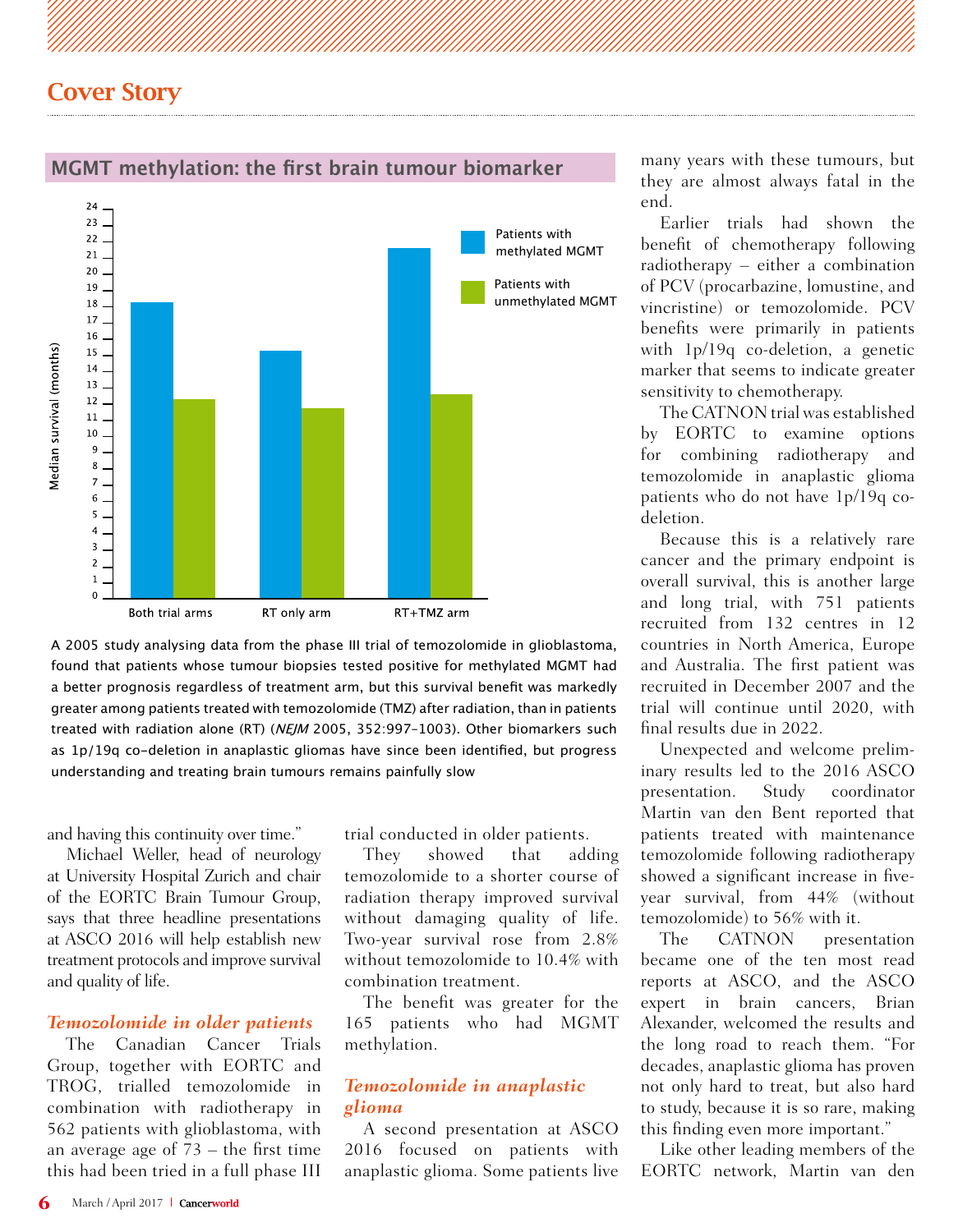Bent has been working to improve treatments for patients with brain tumours since the late 1990s. He says that collaboration between North American, Australian and European groups has been essential to a series of trials that has gradually established that chemotherapy plays a role in the management of nearly all diffuse gliomas.

"We understood that there was no way that any of the individual groups could successfully conclude the CATNON trial. A company will shift its focus; we are stuck in the marshes and have to answer these real questions that we have on the optimal management of patients. They are not driven by financial and economic considerations."

# "A company will shift its focus; we have to answer these real questions on the best management of patients"

However, van den Bent praises the commitment that the pharmaceutical company Schering Plough (now part of MSD) made to the trial, even though directors knew that its patent on temozolomide would expire before the CATNON trial concluded. "The clinical vision of the people at Schering Plough and their willingness to go beyond the classical business model has to be noted."

#### *Bevacizumab in glioblastoma*

The third report at ASCO was disappointing. The monoclonal antibody bevacizumab showed

promise in a phase II trial in patients whose glioblastoma showed progression. However, an EORTC phase III trial, led by Wolfgang Wick, past chair of the EORTC Brain Tumor Group, found that, while combining bevacizumab with chemotherapy improved progressionfree survival, there was no overall survival advantage.

#### In it for the long term

Such disappointments are the backdrop to the search for progress. The integrin inhibitor cilengitide seemed a highly promising agent that could disrupt communication between glioblastoma cells and the brain microenvironment, until an international phase III trial, led by Roger Stupp, reported in 2014 that it brought no extra benefit added to chemotherapy. The trial had the backing of EORTC, the Canadian Brain Tumour Consortium, and the CENTRIC study team, and it included more than 500 patients with glioblastoma from 146 study sites in 25 countries.

Stupp, who is President of the EORTC, says that even disappointing trials should not be thought of as failures, since they help to prevent patients being exposed to potentially toxic expensive treatment with limited benefit, while the outcome data and tissue samples have the potential to improve understanding of the disease and develop other therapeutic targets.

"When you conduct a scientific experiment, the result can be 'yes' or 'no'. If I get a clear result that something is not working, I don't have the outcome I want, but the experiment worked. From the science point of view, failure means not recruiting or conducting the trial successfully.

Patients treated outside the trial – that is what I call failure. Inside the trial, I always learn something for the next generation while giving the best available treatments to my patients."

"Patients treated outside the trial – that is what I call failure. Inside the trial I always learn something"

Brigitta Baumert was principal investigator on another large EORTC trial comparing temozolomide with radiotherapy in 477 patients with a high-risk low-grade glioma.

These are generally the slowest growing gliomas in adults – some people live with them for 10 or 20 years – but risk factors for more aggressive growth include age, tumour size and position, and the presence of neurological symptoms or epileptic seizures.

Baumert points out that the idea for this study was born in 1999 and it was the first study in brain tumours to mandate central molecular tumour characterisation before the inclusion of patients. "From having the idea, to getting the approval, and getting the core group set up took about four years. It took more years to get ethical approval from all national and international committees. Only after that can you run the trial."

Patients started treatment between 2005 and 2012, and because of the long median-survival times, the primary endpoint was progression-free survival. with correlative analyses of progression-free survival by molecular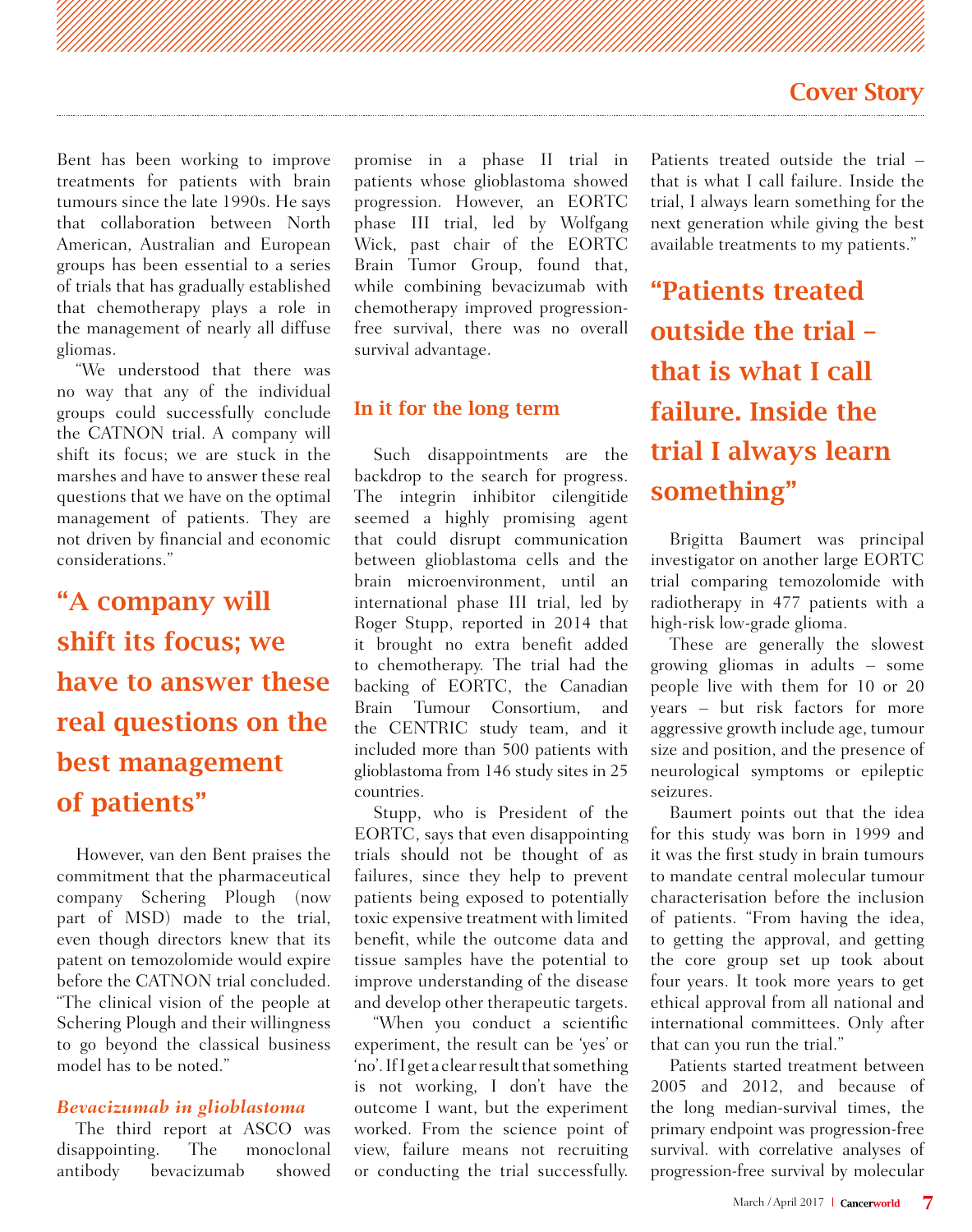markers as one of the secondary endpoints. In all, 78 participating centres from 19 countries were required to achieve the necessary patient numbers. Close collaboration with translational scientists like Monika Hegi, who is spearheading this effort within EORTC, is a key characteristic of academic research of this sort, which is ultimately designed to tailor treatment to a patient's individual risk profile.

After four years of follow up, there was no difference in progression-free survival between the two treatment strategies. A further 5–10 years are needed to assess overall survival and cognitive effects of the two treatments and to identify any genetic groupings. Baumert believed it was essential to publish the results. However, it is harder to publish negative than positive results, and it was two years before the trial report appeared in *Lancet Oncology*.

Since her research began in Maastricht all those years ago, Baumert has moved jobs twice. But in this model of research, clinicians stay with their project even when they move. Indeed Roger Stupp is himself shortly leaving Switzerland to take up a new post in Chicago, at the Northwestern University's Brain Tumor Institute. "For such international cooperation you need a very long breath," says Baumert.

#### The value of independent research

Denis Lacombe, Director General of the EORTC, highlights the importance of research that is free from commercial interests. "Since we started these trials 15 years ago, this has led to the greatest therapeutic improvement for grade 4 glioma

patients and we have learned a lot about the biology. The disease is still very aggressive, but we are moving from a completely deadly disease to one where therapeutic progress is being made.

"The biological material from these patients is not going to sit in a commercial silo just because a trial is negative"

"We have collected biological material from these patients, and this is not going to sit in a commercial silo just because a trial is negative. The material will be exploited to see what we can do more. The material collected from neuro-oncology patients is very precious. You have very small pieces and its use is discussed among a panel of experts. They are very cautious about the use of the material and the right question to ask next."

Members of the EORTC Brain Tumour Group and Radiation Oncology Group met with other specialist EORTC groups for two days in early March 2017 in Brussels, to focus on immunotherapy, translational research and real-life effectiveness. Michael Weller sees this as an opportunity for cross-fertilisation. If a vaccine is effective for patients with one cancer, might it also be effective in other cancers with similar molecular markers? It would transform the prospects for treatment of glioblastoma if they could find a vaccine that could

make a survival difference for 20–30% of the patient population.

However, Weller believes that academic groups need more financial support to continue to drive innovation. "EORTC landmark contributions have been ground shaking, because they change standards of care. But there is no way that academic institutions can face these challenges in terms of economic burden to do such trials in future. This is what I see as the major threat to how we can continue our successful work and attract companies to invest in it.

"The willingness of industry to invest in big trials is diminishing, especially if we pursue our strategy of identifying molecular subgroups. We are trying to dissect the diseases by their molecular markers, and this automatically makes them less prevalent in the population and a little less rewarding for a company to invest in. If we pursue our academic goal of individualising treatment, it is more difficult to find commercial partners."

#### Working with the industry and patient advocates

Kathy Oliver, of the International Brain Tumour Alliance, believes that greater collaboration between research groups and industry, as well as greater involvement of patients and their advocates, will be essential for future progress. "There are fantastic people working in academic centres, but I think to really strike a home run, everyone is going to have to develop new models of working together across different stakeholder groups. Particularly for small patient populations as in brain tumours, it has to be everyone working together, including academia, industry and patients – the total deal.

"Part of the problem with a brain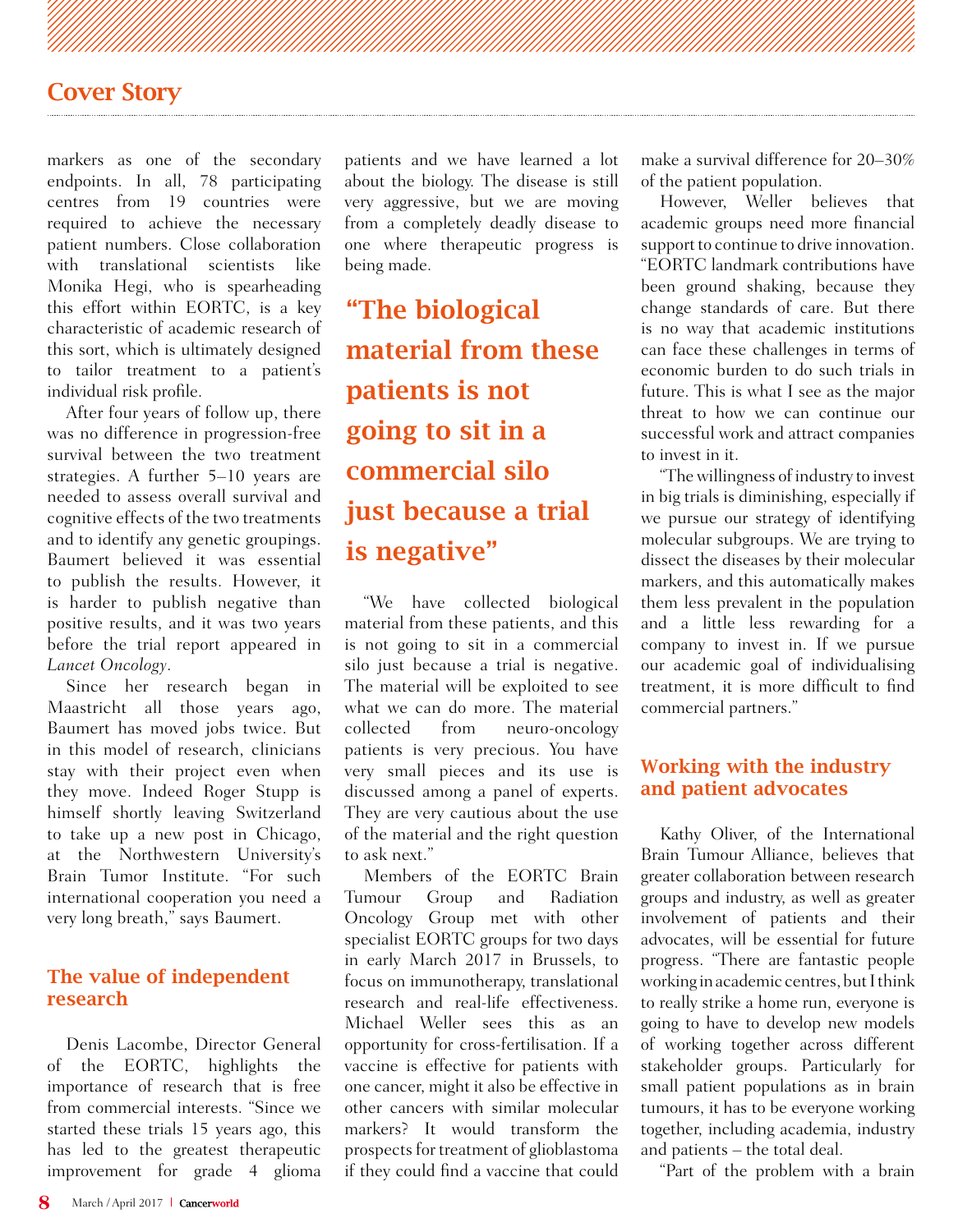tumour is that it is such a difficult, tough disease to crack. You have to get the therapy across the blood brain barrier and that is a major hurdle. The incredibly challenging nature of treating a brain tumour may be one of the reasons why we are seeing very long clinical trials. Of course, patients are desperate to see research speeded up."

Kathy Oliver, who lost her own son, Colin, to brain cancer, is a patient representative on the EORTC's SISAQOL initiative to set international standards for analysing patient reported outcomes and quality of life data. She sees this as a very welcome step towards a level playing field. "I am welcome to have an equal voice to anyone else on that committee, which involves people from the FDA [US regulators], the MHRA/EMA [UK and European regulators], highlevel clinicians, industry and leading researchers."

It is important for clinical trial designers and researchers to listen more carefully to what patients want out of clinical trials and out of therapies, she says.

# "Trials will recruit faster if patients are involved in helping to design them"

"Word of a good clinical trial spreads like wildfire through the patient community. If patients think that a trial is good and important and useful, then they will tell other patients. So I think that is one practical way of speeding up trials. In my opinion, trials will recruit faster if patients are involved in helping to design them."



Advocacy networks of patients and families also play an essential role driving progress in brain tumours, helping to raise money for research and advise on and recruit to clinical trials, and stoking the sense of urgency and the need to aim high. Featured above are an artist's impressions of some of the many patients and advocates featured in Brain Tumour, the magazine of the International Brain Tumour Alliance (http://theibta.org/our-publications/)

#### Other approaches

Of course EORTC and their partners on other continents are not the only game in the global town. The GBM Agile trial (see page 61) – principally an Australian/US initiative, now also involving China, is putting together a trial infrastructure that can test a variety of treatments against the standard of care for glioblastoma, across different molecular subgroups of patients. EORTC has itself established a screening infrastructure, SPECTAbrain, to channel patients

with brain tumours into relevant biomarker-driven trials, with samples being held in their biobank. The aim is also to speed up the investigation for biomarkers and develop high-quality testing standards for those markers.

SPECTAbrain is open for business, thanks in part to initial support from Celldex, but it will need more buy-in from pharmaceutical companies. "We like SPECTAbrain, but it needs to be financed," says Weller. "We need to generate more revenue and actionable targets to keep it alive."

There is also a non-drug treatment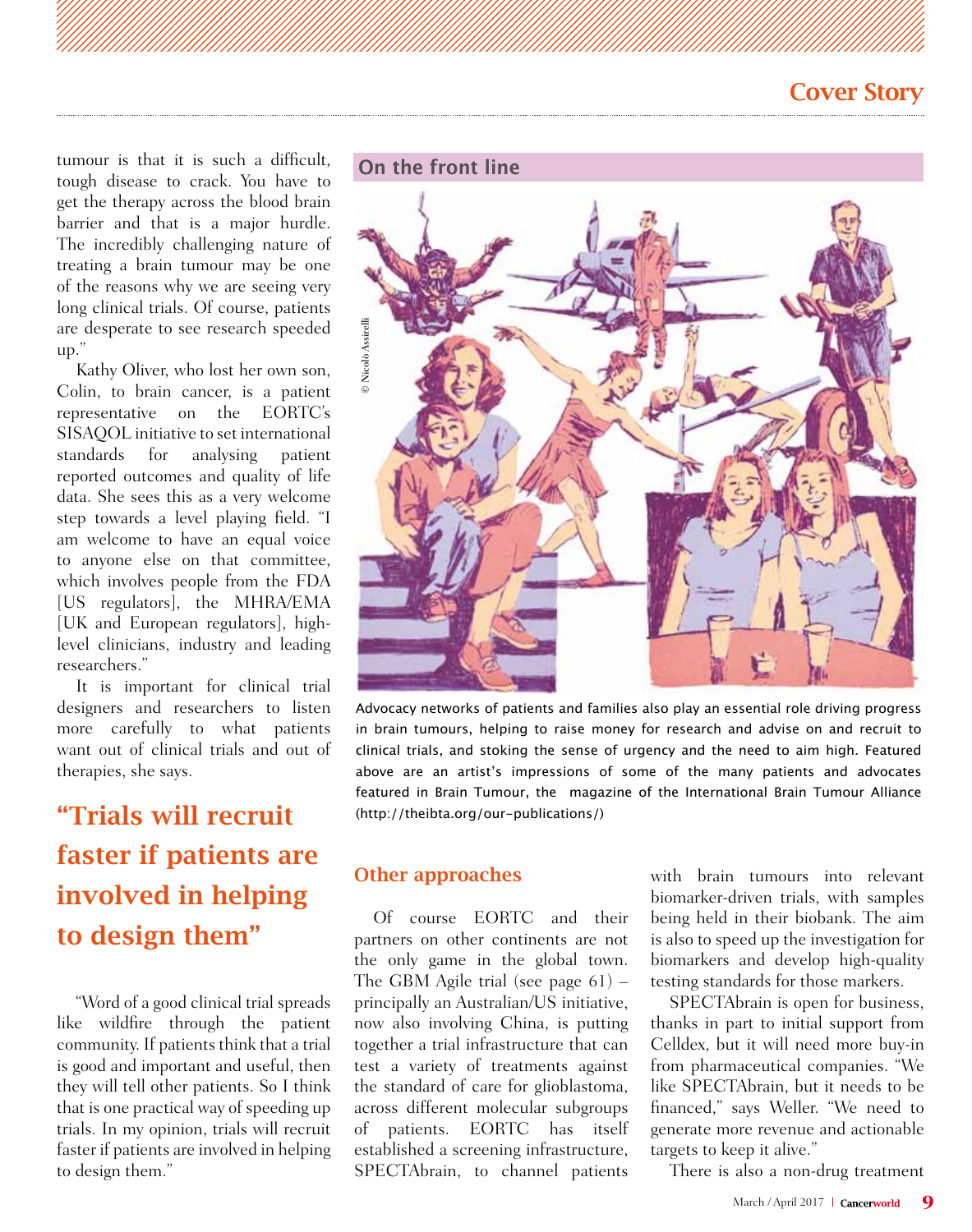that is making waves. The FDA has approved for adjuvant use a device that is worn by patients and delivers low-intensity, intermediate-frequency, alternating electric fields directly on the scalp through electrodes. This Optune device may sound as daft as crystal treatment, but benefits have been shown by a large randomised clinical trial led by Roger Stupp, which demonstrated longer progression-free survival and overall survival.

Roger Stupp says the Tumor Treating Fields (Optune) results provide a lesson in following the data rather than preconceived notions. "It is a nice example of how something which to many of us looks like voodoo medicine has shown it improves survival in a similar magnitude to temozolomide ten years earlier."

He contrasts this with the results from some of the newer drugs at the cutting edge of knowledge. "We have been jumping up and down about immunotherapy for 25 years and so far [in brain tumours], nothing works."

#### The future

Stupp says there is no short cut to finding better treatments – it requires patience and systematic work. "If you ask me to predict what will succeed, then I am going to be very inaccurate because we don't really know. Let's be honest. When we had successes it was not really predicted.

"The advances came when we really sat down and did things systematically and one after the other and put the resources together rather than everybody on his own."

His biggest frustration is that nothing has yet replaced temozolomide. However, standards of care for people with brain tumours have continued to improve. "If you look at what really has happened since temozolomide became available, there is more awareness. Before, patients got radiation and steroids and were sent to hospice care. Now we have a better delivery of care for patients with brain tumours, independent of chemotherapy."

He expects that molecular signatures will eventually identify patients most likely to benefit from new treatments, even though many molecular markers, such as EGFR amplification and IDH, contribute little to daily decision making in the choice of therapeutic agent so far. "It is disappointing we have only 10–15% of patients alive at five years, but it is particularly disappointing we have not been able to identify which 15%. A kind of 'one fits all' approach is probably one reason we are not that successful.

"If 60–70% of patients in a clinical trial just produce noise, you may miss the true signal that tells you that an agent and an avenue may be active. There may be good avenues, good ideas and good treatments that we have discarded because we have not been able to recognise the activity."

# "The advances came when we did things systematically, one after the other, and put the resources together"

In recent years, dozens of clinical trials on glioblastoma treatments that have shown preclinical promise have shown minimal quality of life or overall survival benefit. Many were stopped early. Rindopepimut is one immunotherapy agent that looked highly promising in uncontrolled phase II trials in patients with newly diagnosed EGFR-positive glioblastoma. An industry-sponsored international phase III study, with<br>substantial contributions from contributions EORTC researchers led by Weller, was discontinued in March 2016 when it became clear that the vaccine did not improve survival beyond standard care.

But as activated EGFR is found in more than 40% of all glioblastomas, no one is giving up looking. EORTC and the global pharmaceutical company AbbVie are awaiting results from a recently completed trial with ABT 414, an antibody-drug conjugate that binds to an EGFR epitope. This trial, involving 240 patients in 22 countries, is another example of collaboration between the EORTC and a commercial company.

One critical point will be to ensure that innovative agents do indeed reach their targets. "Some of the EGFR agents that have been tested do not cross the blood brain barrier. These are agents that, by their chemical properties, are not the right agents to study in brain tumours," says Stupp.

Some glioblastoma patients treated in the late 1990s are still alive 20 years later, and one promising line of research is to identify patients who defy the odds. The Brain Tumor Funders Collaborative (BTFC) of north America has put \$2 million into an EORTC-led study to understand the reasons for such long-term survival. This research, headed by Michael Weller, will study more than 300 patients who have survived glioblastoma for more than five years, and will involve analysing tumour biopsies banked by the EORTC and other academic groups over many years.

Martin van den Bent believes there